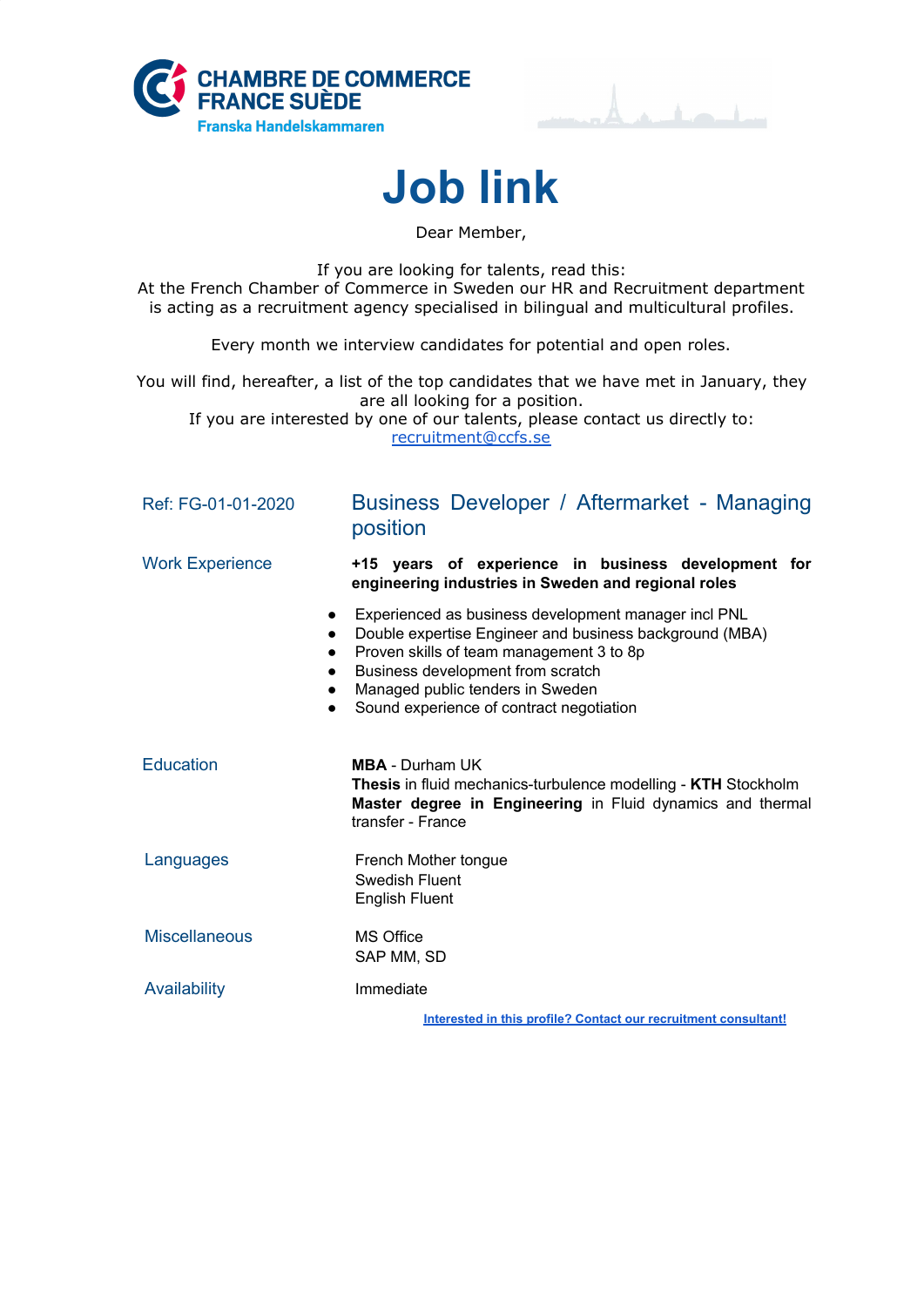



| Ref: RG-02-01-2020     | <b>Experienced leader, sales oriented</b>                                                                                                                                                                                                                                        |  |  |  |
|------------------------|----------------------------------------------------------------------------------------------------------------------------------------------------------------------------------------------------------------------------------------------------------------------------------|--|--|--|
| <b>Work Experience</b> | +15 years of experience in life sciences and tech companies                                                                                                                                                                                                                      |  |  |  |
|                        | Team manager, leader and general manager<br>$\bullet$<br><b>BtoB</b> sales oriented<br>$\bullet$<br>Expert in strategy, pricing, packaging and marketing<br>Project manager with experience in change management                                                                 |  |  |  |
| <b>Education</b>       | Master degree in International Business and Economics,<br>Sweden<br>Bachelor degree in International business, Top French<br>business school                                                                                                                                     |  |  |  |
| Languages              | Swedish Mother tongue<br><b>English Fluent</b><br><b>French Fluent</b>                                                                                                                                                                                                           |  |  |  |
| <b>Miscellaneous</b>   | Office                                                                                                                                                                                                                                                                           |  |  |  |
| Availability           | To discuss                                                                                                                                                                                                                                                                       |  |  |  |
|                        | Interested in this profile? Contact our recruitment consultant!                                                                                                                                                                                                                  |  |  |  |
|                        |                                                                                                                                                                                                                                                                                  |  |  |  |
| Ref: MB-03-01-2020     | Operational excellence - Process improvement<br>manager                                                                                                                                                                                                                          |  |  |  |
| <b>Work Experience</b> | 10 years of professional experience in operations for<br>industries (production environment) and consulting firms                                                                                                                                                                |  |  |  |
|                        | Sound experience of restructuring and reorganisation (execution<br>and transformational changes)<br>Managed unions negotiations<br>Expert in productivity improvements, operational excellence<br>Experienced in strategy definition and process<br>Trained with lean management |  |  |  |
| <b>Education</b>       | Double master degree in:<br>General Engineering from Ecole Centrale de Paris,<br>Industrial Engineering and Management from KTH<br>$\bullet$                                                                                                                                     |  |  |  |
| Languages              | Swedish Mother tongue<br>Arabic Mother tongue<br>French bilingual<br><b>English Fluent</b>                                                                                                                                                                                       |  |  |  |
| <b>Miscellaneous</b>   | Office                                                                                                                                                                                                                                                                           |  |  |  |
| <b>Availability</b>    | One month                                                                                                                                                                                                                                                                        |  |  |  |
|                        | Interested in this profile? Contact our recruitment consultant!                                                                                                                                                                                                                  |  |  |  |